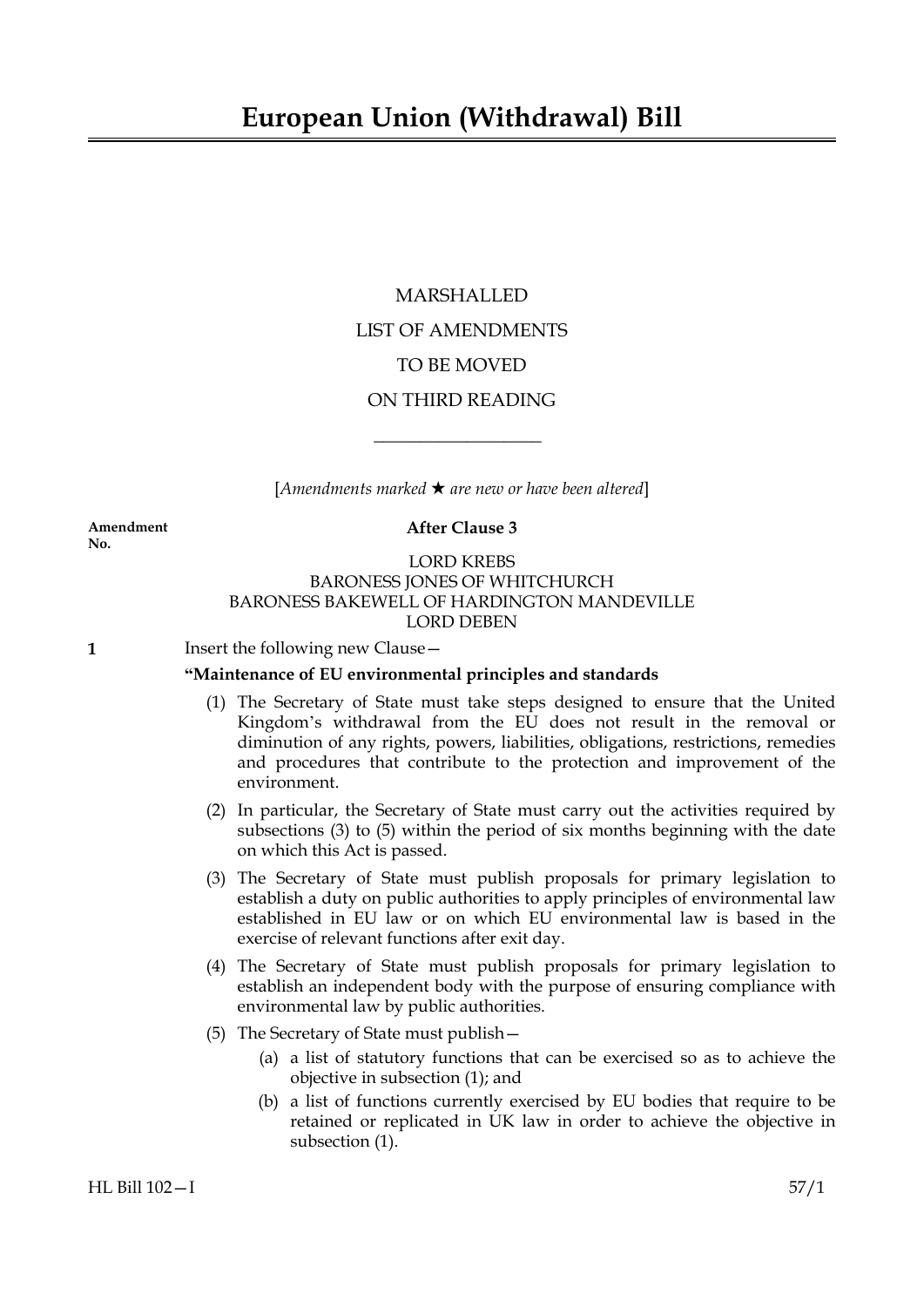#### **After Clause 3** *- continued*

- (6) The Secretary of State must before 1 January 2020 lay before Parliament a Statement of Environmental Policy which sets out how the principles in subsection (7) will be given effect.
- (7) The principles referred to in subsection (3) include—
	- (a) the precautionary principle as it relates to the environment,
	- (b) the principle of preventive action to avert environmental damage,
	- (c) the principle that environmental damage should as a priority be rectified at source,
	- (d) the polluter pays principle,
	- (e) sustainable development,
	- (f) prudent and rational utilisation of natural resources,
	- (g) public access to environmental information,
	- (h) public participation in environmental decision making, and
	- (i) access to justice in relation to environmental matters.
- (8) Before complying with subsections (3) to (6) the Secretary of State must consult—
	- (a) each of the devolved administrations;
	- (b) persons appearing to represent the interests of local government;
	- (c) persons appearing to represent environmental interests;
	- (d) farmers and land managers; and
	- (e) such other persons as the Secretary of State thinks appropriate."

#### **After Clause 4**

## BARONESS FINLAY OF LLANDAFF BARONESS JOLLY LORD HUNT OF KINGS HEATH

**2** Insert the following new Clause—

## **"Public health**

The duties imposed on the EU under Article 168 of the Treaty on the Functioning of the European Union apply with equivalent effect to public bodies in the United Kingdom after exit day."

#### **Clause 8**

#### LORD CALLANAN

- **3** Page 6, line 20, after "legislation" insert "so far as it is"
- **4** Page 6, line 22, after "5(2)" insert "or (4)(a)"
- **5** Page 6, line 22, after "10(2)" insert "or (4)(a)"
- **6** Page 6, line 33, after "legislation" insert "so far as it is"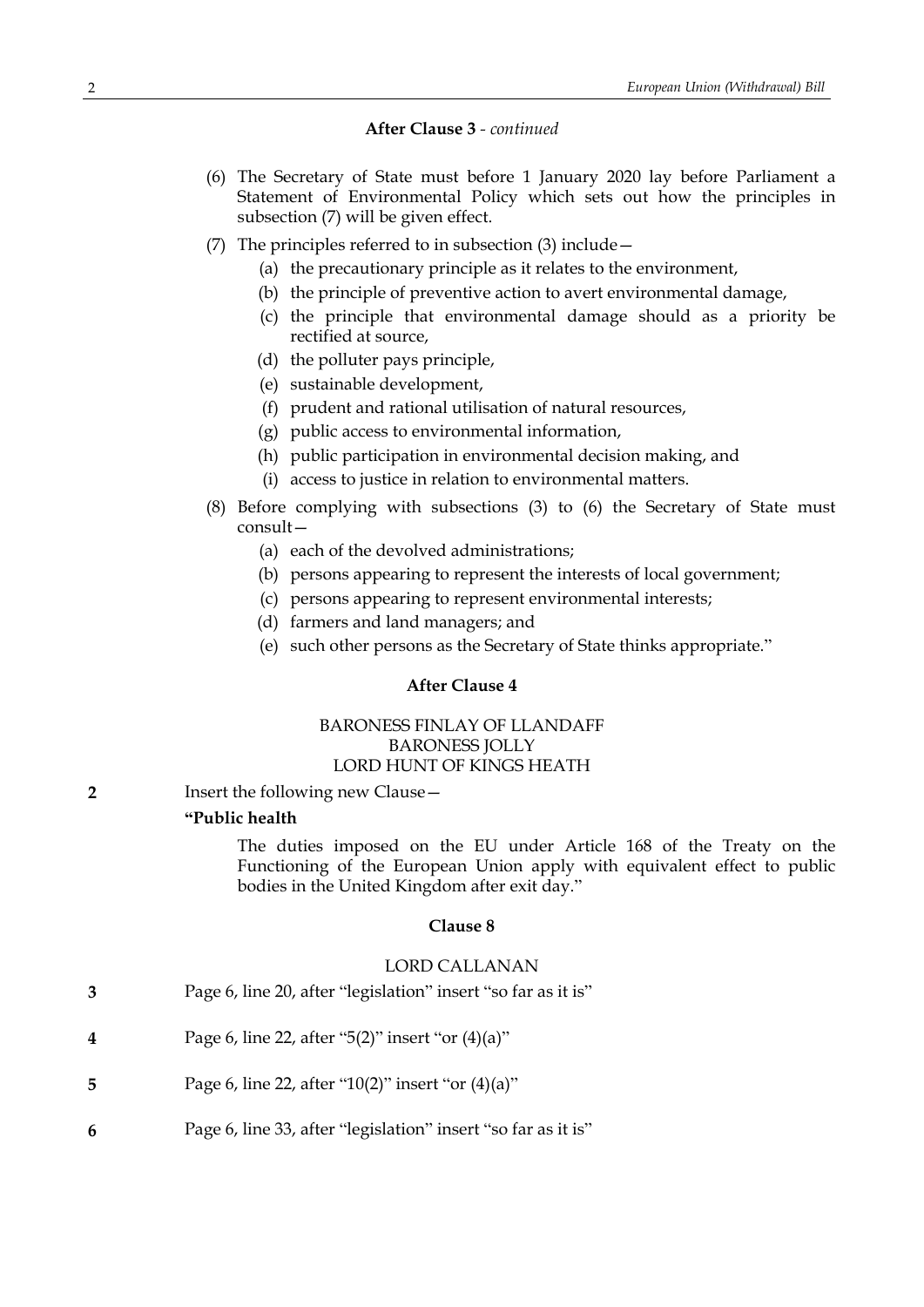#### **Clause 8** *- continued*

# LORD PANNICK BARONESS TAYLOR OF BOLTON LORD NORTON OF LOUTH LORD BEITH

- **7** Page 7, line 4, at end insert—
	- "( ) Without prejudice to subsections (1) to (5) above, if and to the extent that the status of retained EU law is relevant for any other purpose—
		- (a) retained direct principal EU legislation shall be treated as if it were primary legislation, and
		- (b) retained direct minor EU legislation shall be treated as if it were subordinate legislation."

## **Clause 15**

#### LORD THOMAS OF GRESFORD

- **8**★ Page 13, line 7, at end insert
	- "( ) A Minister of the Crown will not normally lay a draft as mentioned in subsection (3) without a consent decision having been made under subsection (5)(a)."

#### **Schedule 3**

## LORD WALLACE OF TANKERNESS

| 9  | Page 39, line 24, leave out paragraph (b) and insert –<br>"(b) explains how the principles set out in the communiqué of<br>the Joint Ministerial Committee (European Negotiations)<br>published on 16 October 2017 have been taken into<br>account during the reporting period," |
|----|----------------------------------------------------------------------------------------------------------------------------------------------------------------------------------------------------------------------------------------------------------------------------------|
|    | <b>LORD CALLANAN</b>                                                                                                                                                                                                                                                             |
| 10 | Page 44, line 24, at end insert-                                                                                                                                                                                                                                                 |
|    | "() In subsection (9), leave out "and $(8)$ " and insert ", $(8)$ and $(8L)$ "."                                                                                                                                                                                                 |
| 11 | Page 44, line 26, at end insert ", and                                                                                                                                                                                                                                           |
|    | (b) in subsection $(7)(a)$ , omit ", $(b)$ "."                                                                                                                                                                                                                                   |
|    | Schedule 7                                                                                                                                                                                                                                                                       |
|    | <b>LORD CALLANAN</b>                                                                                                                                                                                                                                                             |
| 12 | Page 73, line 32, leave out "that requires" and insert "for"                                                                                                                                                                                                                     |
|    |                                                                                                                                                                                                                                                                                  |

**13** Page 74, line 20, after "Act" insert "(and, accordingly, references in this Schedule to an instrument containing regulations are to be read as references to an instrument containing (whether alone or with other provision) regulations)"